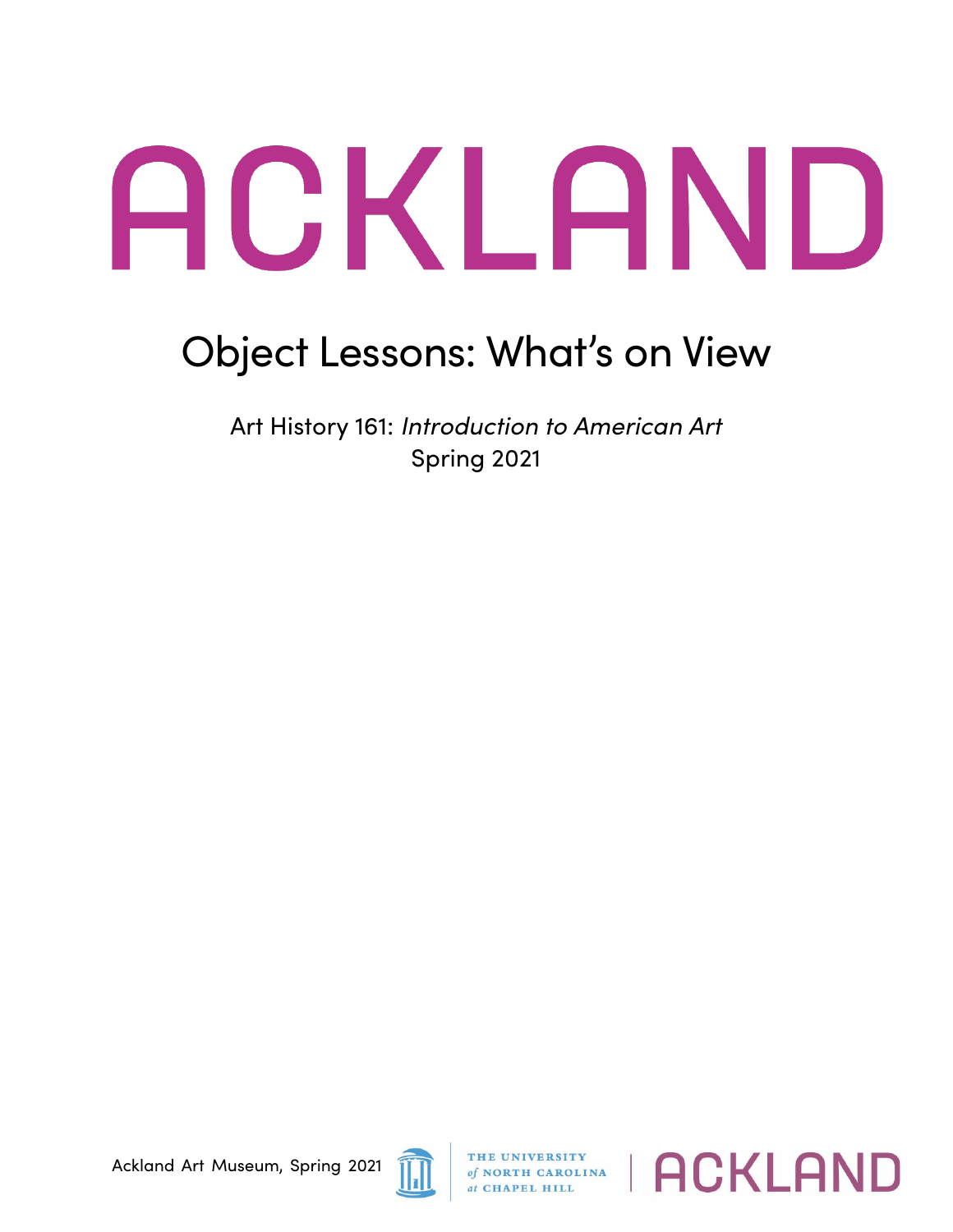| Patrociño Barela<br>American, 1908 - 1964<br>Adam and Eve, c. 1930s<br>wood<br>Allocated by the U.S. Government<br><b>Commissioned through the New Deal art</b><br>projects<br>WPA Collection, Transfer from UNC-Chapel<br>Hill Department of Art, 58.7.9                                                                                                                                         |  |
|---------------------------------------------------------------------------------------------------------------------------------------------------------------------------------------------------------------------------------------------------------------------------------------------------------------------------------------------------------------------------------------------------|--|
| <b>Felrath Hines</b><br>American, 1913 - 1993<br>Japanese Landscape, 1965<br>oil on linen<br>Gift of Dorothy Fisher, wife of the artist,<br>2009.14.1                                                                                                                                                                                                                                             |  |
| Emma Lee Pettway Campbell<br>American, 1928 - 2002<br>Quilt (Housetop Variation), c. 1970<br>found cloth with cotton batting<br>Gift of the Arnett Collection and Ackland<br>Fund, 2010.52.2                                                                                                                                                                                                      |  |
| Ernest C. Withers<br>American, 1922 - 2007<br>Sanitation workers assemble in front of<br>Clayborn Temple for a solidarity march,<br>Memphis, Tennessee, March 28, 1968. I Am<br>A Man was the theme for the Community<br>on the Move for Equality (C.O.M.E.), which<br>helped spearhead the Sanitation Workers'<br>strike, 1968, printed 2001<br>gelatin silver print<br>Ackland Fund, 2017.26.10 |  |
| Unidentified artist<br>Zia Pueblo, New Mexico<br>Dough Bowl, c. 1890<br>earthenware<br>The Hugh A. McAllister, Jr., M.D. Collection,<br>2019.15.33                                                                                                                                                                                                                                                |  |



THE UNIVERSITY<br>of NORTH CAROLINA<br>at CHAPEL HILL

**ACKLAND**